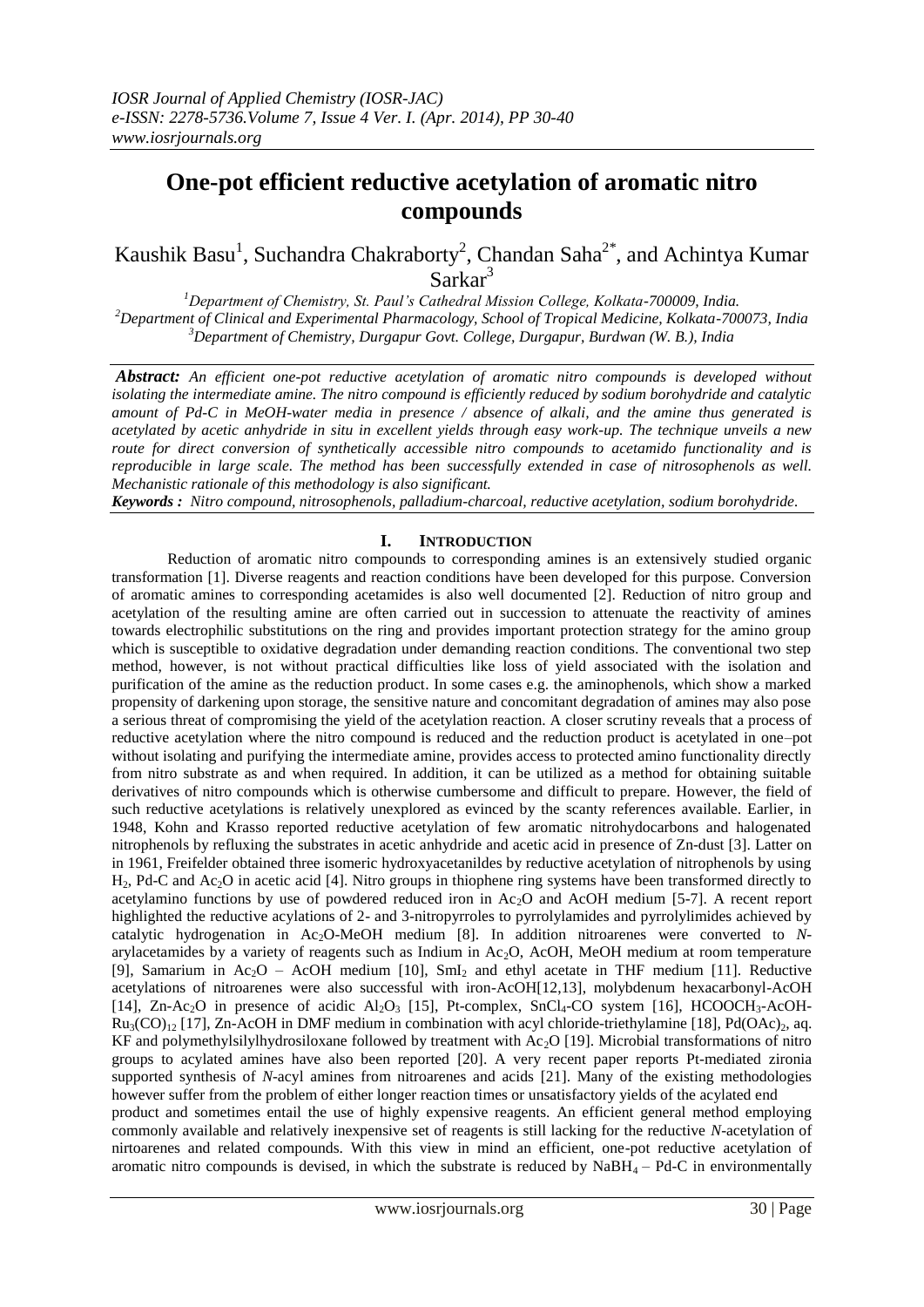benign aqueous / aq. alcoholic medium followed by concomitant acetylation with acetic anhydride, without isolating the intermediate amine "Scheme 1".



#### **II. RESULTS AND DISCUSSIONS**

Common aromatic nitrohydrocartbons were converted to the corresponding acetamides in excellent yield through reduction with the NaBH4 – Pd-C in aq. methanol under alkaline condition and concomitant acetylation with acetic anhydride. To effect such reductive acetylation several reaction conditions were attempted depending on the pH of the medium with varying amounts of sodium borohydride but best result was obtained only under alkaline condition using 2 molar equivalent of NaBH<sub>4</sub> "Table 1".

| Table 1. Optimization of reaction condition |                 |                                      |                                                   |                                                   |                                          |  |  |  |
|---------------------------------------------|-----------------|--------------------------------------|---------------------------------------------------|---------------------------------------------------|------------------------------------------|--|--|--|
| Entry                                       | Substrate       | Substrate: $N$ aB $H_4$ (in $H_2O$ ) | Substrate: $NaBH4 (H2O)$ in<br>presence of NaOAc) | Substrate: $N$ aB $H_4$ (in<br>10% NaOH solution) | Yield<br>of<br>acetylated<br>product (%) |  |  |  |
| 1                                           | NO <sub>2</sub> | 1:1<br>1:2                           |                                                   |                                                   | 50<br>70                                 |  |  |  |
|                                             |                 |                                      | 1:1<br>1:2                                        |                                                   | 55<br>75                                 |  |  |  |
|                                             |                 |                                      |                                                   | 1:1<br>1:2                                        | 72<br>95                                 |  |  |  |
| 2                                           | NO <sub>2</sub> | 1:1<br>1:2                           |                                                   |                                                   | 40<br>62                                 |  |  |  |
|                                             | CH <sub>3</sub> |                                      | 1:1<br>1:2                                        |                                                   | 50<br>70                                 |  |  |  |
|                                             |                 |                                      |                                                   | 1:1<br>1:2                                        | 60<br>81                                 |  |  |  |
| 3                                           | NO <sub>2</sub> | 1:1                                  |                                                   |                                                   | 49                                       |  |  |  |
|                                             | $H_3C$          | 1:2                                  | 1:1<br>1:2                                        |                                                   | 67<br>62<br>73                           |  |  |  |
|                                             |                 |                                      |                                                   | 1:1<br>1:2                                        | 69<br>87                                 |  |  |  |

This is expected because sodium borohydride is prone to hydrolysis in aqueous solution and alkalinity of the medium is necessary to resist such disintegration of the reducing agent [22]. In addition, it may be assumed that the hydride transfer ability i.e. the reducing power of borohydride is successively increased after each hydride transfer under alkaline condition [23]. It is also important to note that substrates with acidic hydrogen like nitrocarboxylic acids must be dissolved in alkali prior to reduction; otherwise the acidic hydrogen will quench the borohydride by acid-base reaction. Thus the reductive acetylations of aromatic nitro carboxylic acids (Table 2, entries 5-9) were accomplished with excellent yields under aqueous alkaline condition after neutralizing the acid substrate. However, nitrophenols having acidic hydrogen posed a problem on adopting identical reaction conditions as above. While the *ortho* isomer, a less acidic (pKa 7.23) substrate than the *para*  (pKa 7.15), was flawlessly transformed to the *o*-hydroxy acetanilide, the reaction turned out to be unsuccessful in case of the *meta* and *para* isomers, offering only intractable, tarry materials at the end of the reaction. This failure was presumably due to oxidation of intermediate compounds present under alkaline condition which also promotes formation of phenoxide ion, rendering the system more vulnerable towards such oxidation. In case of the *meta* isomer, though it is the least acidic (pKa 8.40) of all the regioisomers of nitrophenol, the reduction product *meta*-aminophenol is extremely sensitive and does not survive the alkaline reaction condition. A point to note is that in a previous report also where nitrophenols were reduced by catalytic hydrogen transfer reactions the *ortho* isomer was found to be a much better substrate than the *para* [24]. Another useful observation is from an earlier report of reductive acetylation of nitrophenols where the reaction was carried out in acidic media, namely acetic acid and acetic anhydride, good yield of hydroxyacetanilides were obtained [4]. It can be thus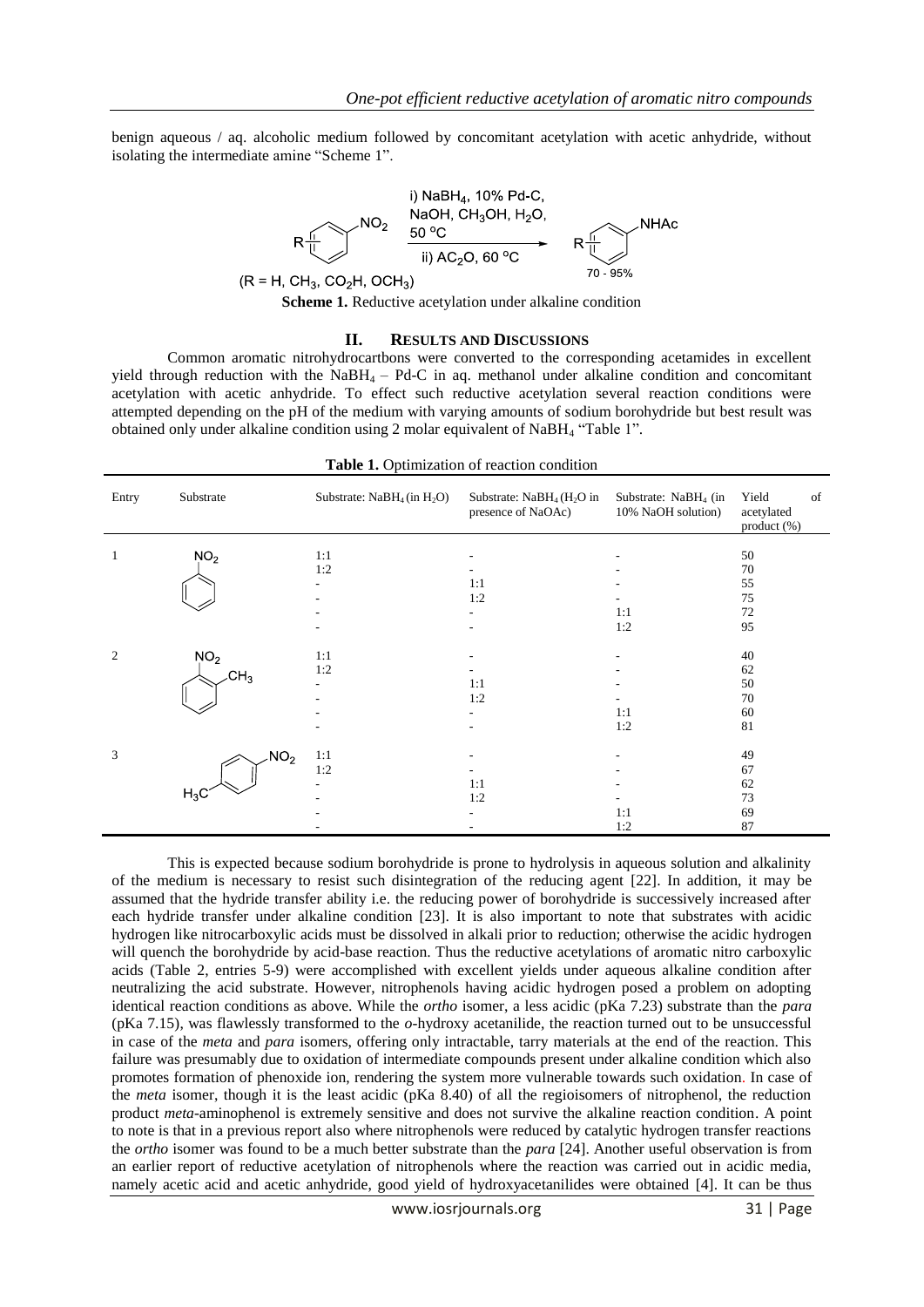concluded that the reduction products of nitrophenols are quite stable in acid, but they are liable to degradation in strong alkali, particularly in case of the *meta*- and *para*- isomer. This idea was verified by effecting the smooth reductive acetylation under alkaline condition on nitroanisoles (Table 2, entries 12-14) where the phenolic hydroxyl group was protected through *O-*methylation. The detrimental role of alkali in apparent degradation of intermediate reduction products was further corroborated by successful reaction of *meta-* and *para-*nitrophenols under a neutral reaction condition, where alkali has been omitted altogether. Slight improvement in the yield of the acetylated product was noted for the *ortho* isomer as well, under such neutral reaction condition. Nitrophenols are however acidic enough to liberate  $H_2$  gas from a hydride donor like NaBH<sub>4</sub> and in absence of alkali to ensure complete reduction of the substrate three equivalents of the reducing agent was added instead of two. Moreover, nitrosophenols are known to be an intermediate in the reduction of nitrophenols to corresponding amino compounds [25]. This prompted us to investigate the reductive acetylation of several nitrosophenols (Table 2, entries 15-18, the requisite nitrosophenols were synthesized for this purpose by nitrosation of relevant phenolic compounds [26]) under alkaline reaction condition. The low yields of the *N*acylated products again pointed to probable degradation of intermediates in alkali. The attempted reductive acetylation of nitrosophenols (Table 2, entries 31-33) under neutral condition improved the yield of hydroxyacetanildes significantly as expected. Thus it is clear that though alkaline condition is best suited for most of the other substrates, it is best avoided in case of *m*- and *p*-nitrophenols and nitrosophenols. Two opposing factors operate here, alkali stabilizes the hydride reducing agent but makes the phenolic substrates more vulnerable leading to either low yields or complete failure, while omission of alkali stabilizes the intermediates but compromises the reducing agent. Satisfactory result for these substrates was obtained thus in neutral condition in absence of alkali "Scheme 2".



**Scheme 2.** Reductive acetylation under neutral condition

3-nitroacetophenone (Table 2, entry 19) and 1-nitrobenzaldehydes (Table 2, entry 20) were subjected to the reductive acetylations under alkaline condition. This resulted in complete reduction of the carbonyl group to corresponding alcohols as expected and the nitro group also underwent smooth reductive acetylation. As per our expectation the ester group of methyl *m*-nitrobenzoate (Table 2, entry 21) also proved vulnerable when subjected to the alkaline reaction condition. The substrate underwent not only reductive acetylation, but also ester hydrolysis so that the acetyl derivative of *m*-amino benzoic acid was isolated as the end product. To circumvent this problem, alkali was again omitted and the reaction was accomplished in aqueous methanol which led to the desired transformation of the nitro group without affecting the ester functionality.

To explore the applicability of the present method in heterocyclic systems two pyrimidine derivatives, namely 5-nitrouracil (Table 2, entry 22) and its 6-methyl variant (Table 2, entry 23) were subjected to the reductive acetylation under alkaline reaction condition. The substrates afforded corresponding acetamido derivatives in good yields.

In case of halogen substituted nitrobenzenes, a curious observation was the dehalogenation accompanied by the reductive acetylation of the nitro group so that all three isomers of chloronitrobenzene (Table 2, entry 24-26) and *p*-bromonitrobenzene (Table 2, entry 27) afforded acetanilide as the end product. To investigate any possible role of alkali in such dehalogenation reaction reductive acetylation was also carried out in neutral medium using 4-chloronitrobenzene as a substrate, but again the halogen was knocked off. This observation was consistent with reports of such halogen loss from halogen-substituted aromatic rings under influence of Pd-C catalyst [27, 28].

One limitation of the present technique is its complete failure in the case of *m*-nitroaniline and 1,3 dinitrobenzene where the reductive acetylation was unsuccessful probably because of deactivation of the palladium catalyst by amino group [29].

In all the cases examined, the derivatives were crystallized from methanol/ methanol-water/ water and identified by comparing with authentic samples (whenever possible), and characterized through NMR and IR spectroscopic techniques. The results are summarized in the "Table 2".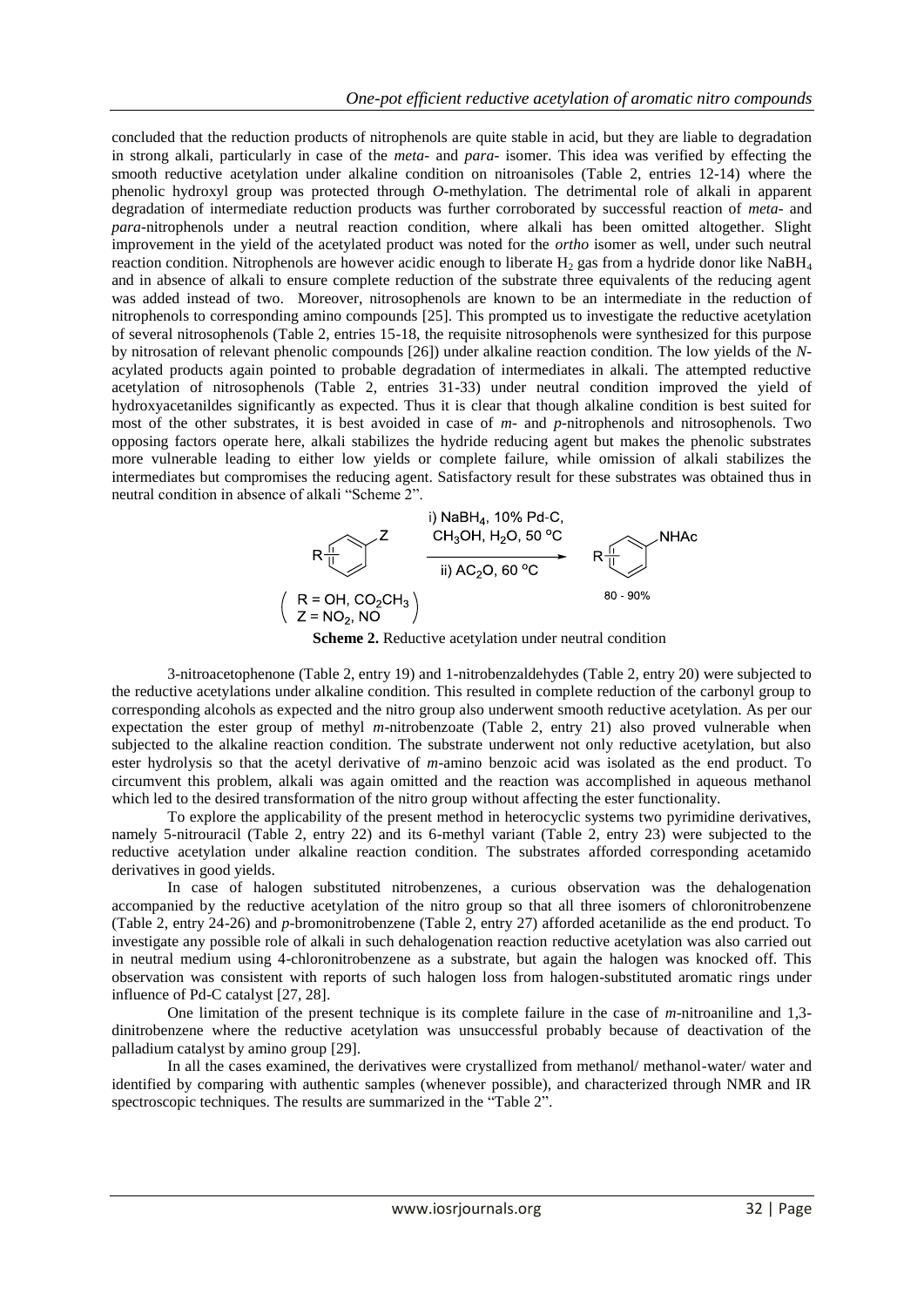*One-pot efficient reductive acetylation of aromatic nitro compounds*

|                               | NO <sub>2</sub>                                           | NaOH, $CH3OH$ , $H2O$ ,<br>50 °C                      | NHAc      |                                              |  |  |  |
|-------------------------------|-----------------------------------------------------------|-------------------------------------------------------|-----------|----------------------------------------------|--|--|--|
|                               | R <sup>3</sup>                                            | $R_1$<br>ii) AC <sub>2</sub> O, 60 °C                 |           |                                              |  |  |  |
| $(R = H, CH_3, CO_2H, OCH_3)$ |                                                           |                                                       |           |                                              |  |  |  |
| Entry                         | Substrate                                                 | Product                                               | Yield (%) | M.P/Lit. M.P. of<br>acetyl<br>derivative(°C) |  |  |  |
| $\mathbf{1}$                  | NO <sub>2</sub>                                           | <b>NHAc</b>                                           | 95        | 112/114 [30]                                 |  |  |  |
| $\sqrt{2}$                    | NO <sub>2</sub><br>CH <sub>3</sub>                        | <b>NHAc</b><br>CH <sub>3</sub>                        | $81\,$    | 112/112 [30]                                 |  |  |  |
| $\ensuremath{\mathfrak{Z}}$   | NO <sub>2</sub><br>$H_3C$                                 | NHAc<br>$H_3C$                                        | 87        | 154/154 [30]                                 |  |  |  |
| $4^a$                         | NO <sub>2</sub>                                           | NHAc                                                  | 80        | 160/160 [30]                                 |  |  |  |
| $\sqrt{5}$                    | NO <sub>2</sub><br>CO <sub>2</sub> H                      | NHAc<br>CO <sub>2</sub> H                             | 85        | 247/250[30]                                  |  |  |  |
| $6^a$                         | NO <sub>2</sub><br>HO <sub>2</sub> C                      | NHAc<br>HO <sub>2</sub> C                             | 90        | 250/252 [30]                                 |  |  |  |
| $\boldsymbol{7}$              | NO <sub>2</sub><br>CO <sub>2</sub> H                      | NHAc<br>CO <sub>2</sub> H                             | 87        | 182/184 [30]                                 |  |  |  |
| $\,$ 8 $\,$                   | NO <sub>2</sub><br>CO <sub>2</sub> H<br>CO <sub>2</sub> H | <b>NHAc</b><br>CO <sub>2</sub> H<br>CO <sub>2</sub> H | $81\,$    | 201/206 [31]                                 |  |  |  |
| $\boldsymbol{9}$              | NO <sub>2</sub><br>HO <sub>2</sub> C                      | NHAc<br>HO <sub>2</sub> C                             | 90        | 169/167 [32]                                 |  |  |  |
| $10\,$                        | NO <sub>2</sub><br>ЮH                                     | NHAc<br>ЮH                                            | $70\,$    | 199/201[30]                                  |  |  |  |
| 11                            | NO <sub>2</sub><br>$H_3C$<br>HO                           | $H_3C$<br><b>NHAc</b><br>HO                           | 56        | 178/178 [33]                                 |  |  |  |
| $12\,$                        | NO <sub>2</sub><br>OCH <sub>3</sub>                       | NHAc<br>OCH <sub>3</sub>                              | 91        | 85/88 [30]                                   |  |  |  |
| 13                            | NO <sub>2</sub><br>$H_3CO$                                | NHAc<br>$H_3CO$                                       | 85        | 124/127 [30]                                 |  |  |  |

**Table 2.** Reductive acetylation of aromatic nitro compounds

www.iosrjournals.org 33 | Page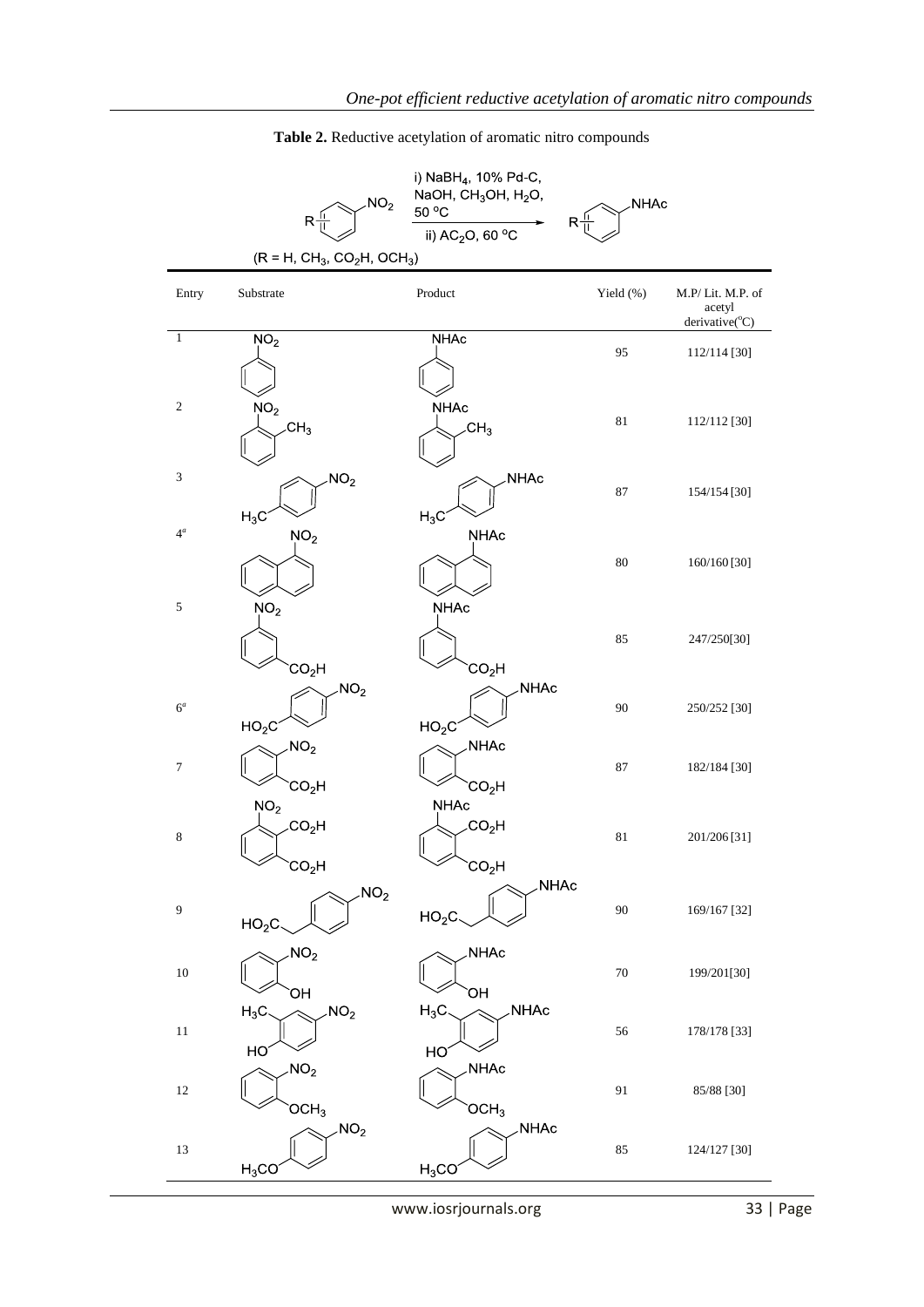|                       | NO <sub>2</sub>                                                                            | NHAc                                                                    |        |                         |
|-----------------------|--------------------------------------------------------------------------------------------|-------------------------------------------------------------------------|--------|-------------------------|
| 14                    | $H_3CO$<br>CH <sub>3</sub>                                                                 | $H_3CO$<br>CH <sub>3</sub>                                              | 89     | 132/135 [34]            |
| 15                    | <b>NO</b><br>$H_3C$<br>HO                                                                  | NHAc<br>$H_3C$<br>HO                                                    | 54     | 178/178 [33]            |
| $16^a$                | <b>NO</b><br>HO<br>CH <sub>3</sub><br>CH <sub>3</sub>                                      | NHAc<br>HO<br>CH <sub>3</sub><br>CH <sub>3</sub>                        | 57     | 178/175[35]             |
| $17\,$                | CH <sub>3</sub><br>$H_3C$ <sup>CH</sup><br><b>NO</b><br>HO <sub>.</sub><br>$\mathsf{CH}_3$ | CH <sub>3</sub><br><b>NHAc</b><br>CН<br>$H_3C$<br>HO<br>CH <sub>3</sub> | 52     | 175/178 [36]            |
| 18                    | ŅO<br>OH.<br>NO <sub>2</sub>                                                               | <b>NHAc</b><br>ЮH<br><b>NHAc</b>                                        | $70\,$ | 204/206 [30]            |
| $19^{a,b}$            | COCH <sub>3</sub>                                                                          | CH(OH)CH <sub>3</sub>                                                   | 72     | $>260/-$                |
| $20^a$                | NO <sub>2</sub><br>CHO                                                                     | <b>NHAc</b><br>CH <sub>2</sub> OH                                       | 69     | 110/116 [37]            |
| $21^a$                | NO <sub>2</sub><br>CO <sub>2</sub> CH <sub>3</sub>                                         | <b>NHAc</b><br>CO <sub>2</sub> H                                        | 85     | 250/250 [30]            |
| $22^{\mathfrak{a},b}$ | NO <sub>2</sub><br>HŅ<br>$\circ$<br>H<br>O                                                 | <b>NHAc</b><br><b>HN</b><br>$\circ$<br>N<br>H<br>O                      | $75\,$ | $>260/-$                |
| $23^a$                | NO <sub>2</sub><br><b>HN</b><br>$\circ$<br>CH <sub>3</sub><br>N<br>H                       | <b>NHAc</b><br>HN<br>ố<br>CH <sub>3</sub><br>'N<br>H                    | 72     | 195/200(dec.)<br>$[38]$ |
| $24^a$                | NO <sub>2</sub><br>.CI                                                                     | NHAc                                                                    | 95     | 112/114 [30]            |
| $25\,$                | NO <sub>2</sub><br>СI                                                                      | NHAc                                                                    | 93     | 113/114 [30]            |
| $26\,$                | NO <sub>2</sub><br>$\overline{C}$                                                          | <b>NHAc</b>                                                             | 90     | 112/114 [30]            |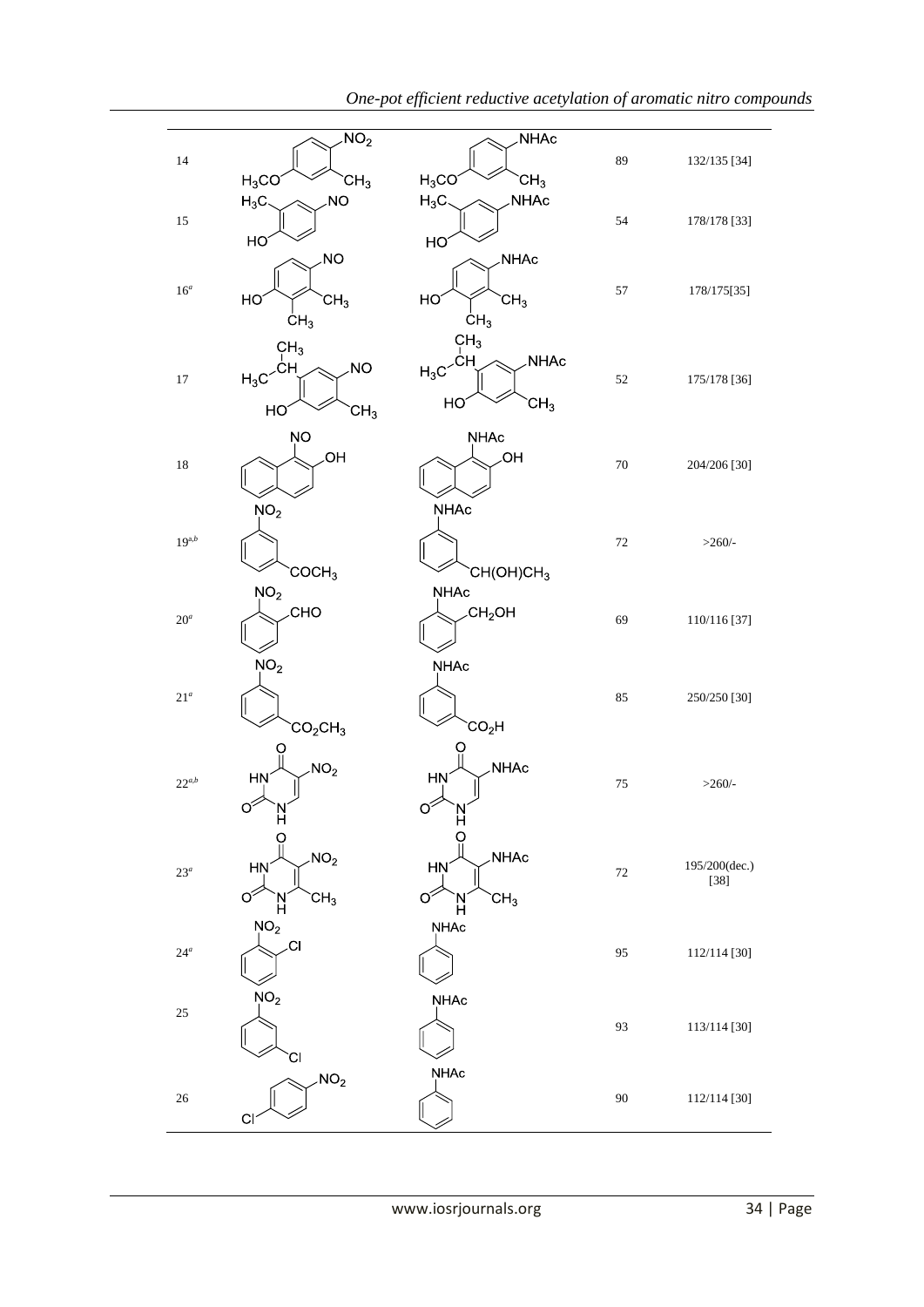

Reaction conditions: Entry 1 to 27 under alkaline condition; Entry 28 to 35 under neutral condition. All the known products were characterized by IR,  ${}^{1}H$  NMR and  ${}^{13}C$  NMR data and their data are identical with reported values in the literature.

The yield refers to isolated yield.

<sup>a</sup>Spectral data is provided for these compounds

<sup>b1</sup>H- and <sup>13</sup>C-NMR spectra of unknown compounds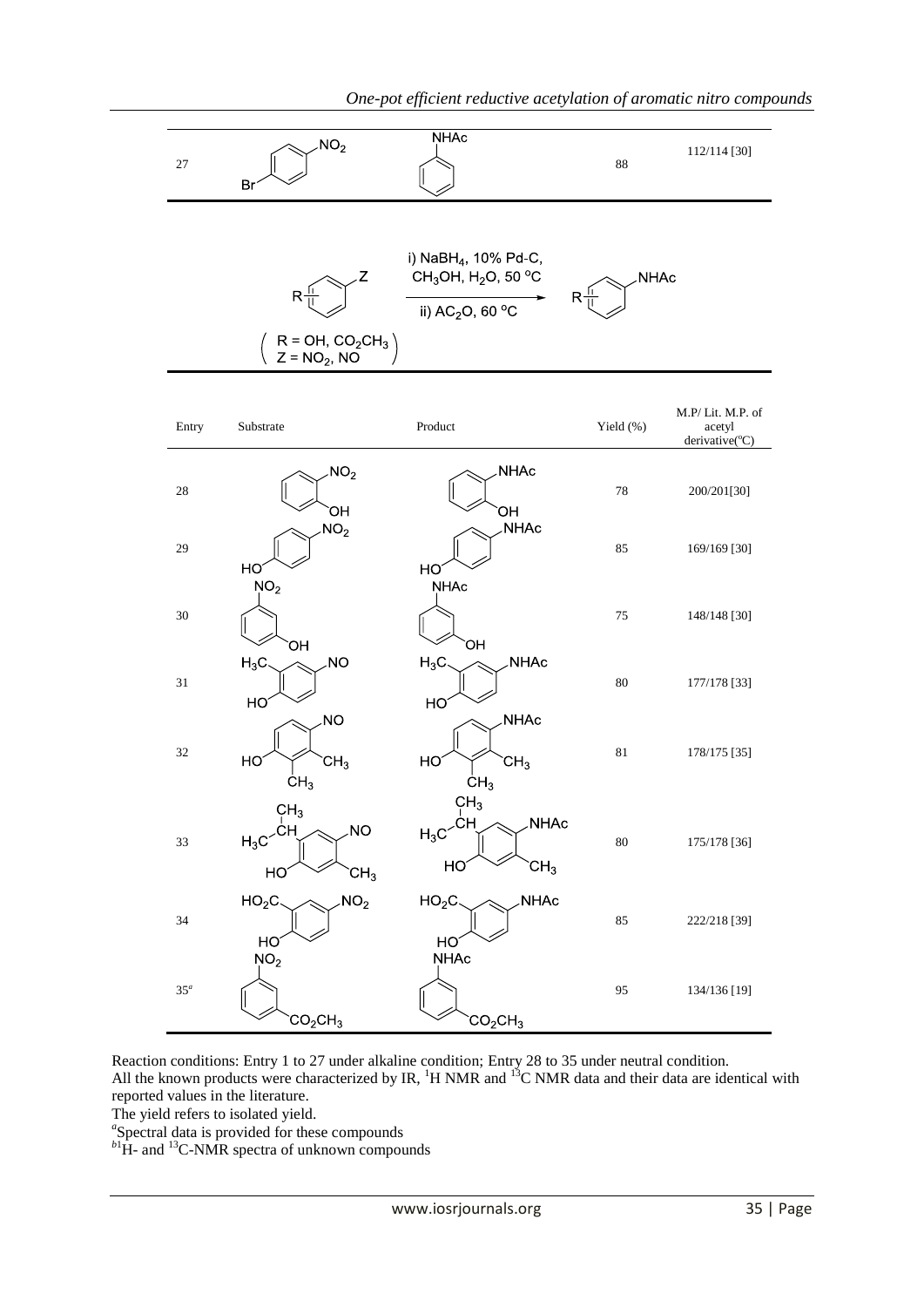We have also investigated the scalability of the present method and found that the reaction was reproducible when scaled up to 0.25 mol (from the 0.02 mol substrate usually used) of the starting nitro compound, accompanied by considerable increase in the yield of the isolated acetyl derivatives. Some representative examples are enlisted in "Table 3".



## **III. EXPERIMENTAL SECTION**

Melting points were determined in open capillaries using a Zeal 76mm immersion thermometer. Reagent-grade chemicals were purchased from Sigma-Aldrich and used without further purification. The Pd-C catalyst (10% Pd) used was from E.Merck. IR spectra were recorded in KBr discs on Schimadzu FTIR- 8300 and NMR spectra were recorded on Bruker AV 300 and 400.

## **3.1 General Procedure for the Reductive Acetylation of Nitro Compounds**

To a solution of NaBH<sup>4</sup> (1.514 g, 0.04 mol) in 20 ml 1 (N) NaOH (20 ml of water for neutral condition, in case of nitrophenols 0.06 mol NaBH4) 200 mg of Pd/C (10 % Pd) was added upon which hydrogen evolution started. The temperature of the reaction vessel was kept around  $50^{\circ}$ C. Then methanolic solution (10 ml) of the substrate (0.02 mol) was then added dropwise to the reaction mixture with stirring. In case of nitrocarboxylic acids the substrate (0.02 mol) was dissolved in 0.67 (N) NaOH solution (30 ml, 0.02 mol) and for nitrodicarboxylic acid 1(N) alkali (40 ml, 0.04 mol) was used. Cessation of hydrogen evolution indicated completion of reduction within 20-30 minutes. Acetic anhydride (3.8 ml, 0.04 mol) was then added to the reaction mixture and stirring was continued for further 30 minutes at a slightly elevated temperature ( $60^{\circ}$ C -70°C). The reaction mixture was then rapidly filtered under suction to remove the catalyst. On cooling the amide derivative crystallized out. In case of phenolic compounds and nitrocarboxylic acids, the amide derivative remained in alkaline solution which was precipitated by acidifying the filtrate with dropwise addition of conc. HCl. It was collected by filtration and crystallized from hot water / water-methanol.

## **3.2 Spectroscopic data for product characterization**

*N***-(naphthalen-1-yl)acetamide (Table 2, entry 4).** m.p. 160 °C<sup>[30]</sup>; IR (KBr) 3249, 1525, 1410 cm<sup>-1</sup>; <sup>1</sup>H NMR (DMSO- $d_6$ ): δ 2.05 (s, 3H, CH<sub>3</sub>), 7.62 (d, J = 7.5 Hz, 1H, Ar- H), 7.34-7.54 (m, 5H, Ar-H), 8.02 (d, J= 8.0 Hz, 1H, Ar-H) 9.52 (s, 1H, NH);. <sup>13</sup>C NMR (DMSO-*d*6): δ 23.30, 108.45, 112.12, 116.98, 127.47, 127.97, 128.77, 129.54, 131.49, 134.21, 138.03, 170.78, HRMS (Q-TOF) m/z:  $[M + H]$ <sup>+</sup> Calcd for C<sub>12</sub>H<sub>12</sub>NO 174.0915, Found 174.0918.

*4-acetamidobenzoic acid (Table 2, entry 6). m.p. 250 °C[30]; IR (KBr) 3305, 1682, 1525, 1430 cm-1 ; <sup>1</sup>H NMR (DMSO-*d*6): δ 2.11 (s, 3H, CH3), 7.71 (d, J = 8.0 Hz, 2H, Ar- H), 7.95 (d, J= 8.0 Hz, 2H, Ar-H), 10.21 (s, 1H, NH); <sup>13</sup>C NMR (DMSO-*d*6): δ 24.20, 118.37, 121.32, 128.57, 130.98, 134.65, 142.12, 167.65, 171.12; HRMS (Q-TOF) m/z: [M + H]<sup>+</sup> Calcd for C9H10NO<sup>3</sup> 180.0657, Found 180.0659.*

**N***-(4-hydroxy-2,3-dimethylphenyl)acetamide (Table 2, entry 16). m.p. 178 °C[35]; IR (KBr) 3312, 3182, 1664, 1505 cm-1 ; <sup>1</sup>H NMR (DMSO-*d*6): δ 2.06 (s, 6H, CH3), 2.12 (s, 3H, CH3), 6.75 (d, J = 8.0 Hz, 1H, Ar- H), 7.43 (d, J= 8.0 Hz, 1H, Ar-H), 9.11 (s, 1H, NH), 9.80 (s, 1H, Ar-OH); <sup>13</sup>C NMR (DMSO-*d*6): δ 21.51, 22.31, 23.87, 118.33, 119.89, 121.54, 128.90, 132.78, 152.56, 168.22; HRMS (Q-TOF) m/z: [M + H]<sup>+</sup> Calcd for C10H14NO<sup>2</sup> 180.1020, Found 180.1022.*

**N***-(3-(1-hydroxyethyl)phenyl)acetamide (Table 2, entry 19). m.p. 260 °C; IR (KBr): 2932, 1959, 1732, 1646, 1565 cm–1 ; <sup>1</sup>H NMR (DMSO-*d*6): δ 1.27 (d, 3H, J = 6.39, CH3), 2.01 (s, 3H, CH3), 4.65 (m, 1H, CH), 5.15 (d, 1H, J = 3.93, OH – exch.), 6.96 (d, 1H, J =7.77, Ar – H), 7.18 (t, 1H, Ar – H), 7.47 (t, 1H, Ar – H), 8.10 (s, 1H, Ar – H), 9.95 (s, 1H, NH); <sup>13</sup>C NMR (DMSO-*d*6): δ 21.40, 21.83, 70.07, 120.49, 121.92, 125.31, 130.22, 135.09, 142.58, 169.46; HRMS (Q-TOF) m/z: [M + H]<sup>+</sup> Calcd for C10H14NO<sup>2</sup> 180.1020, Found 180.1023.*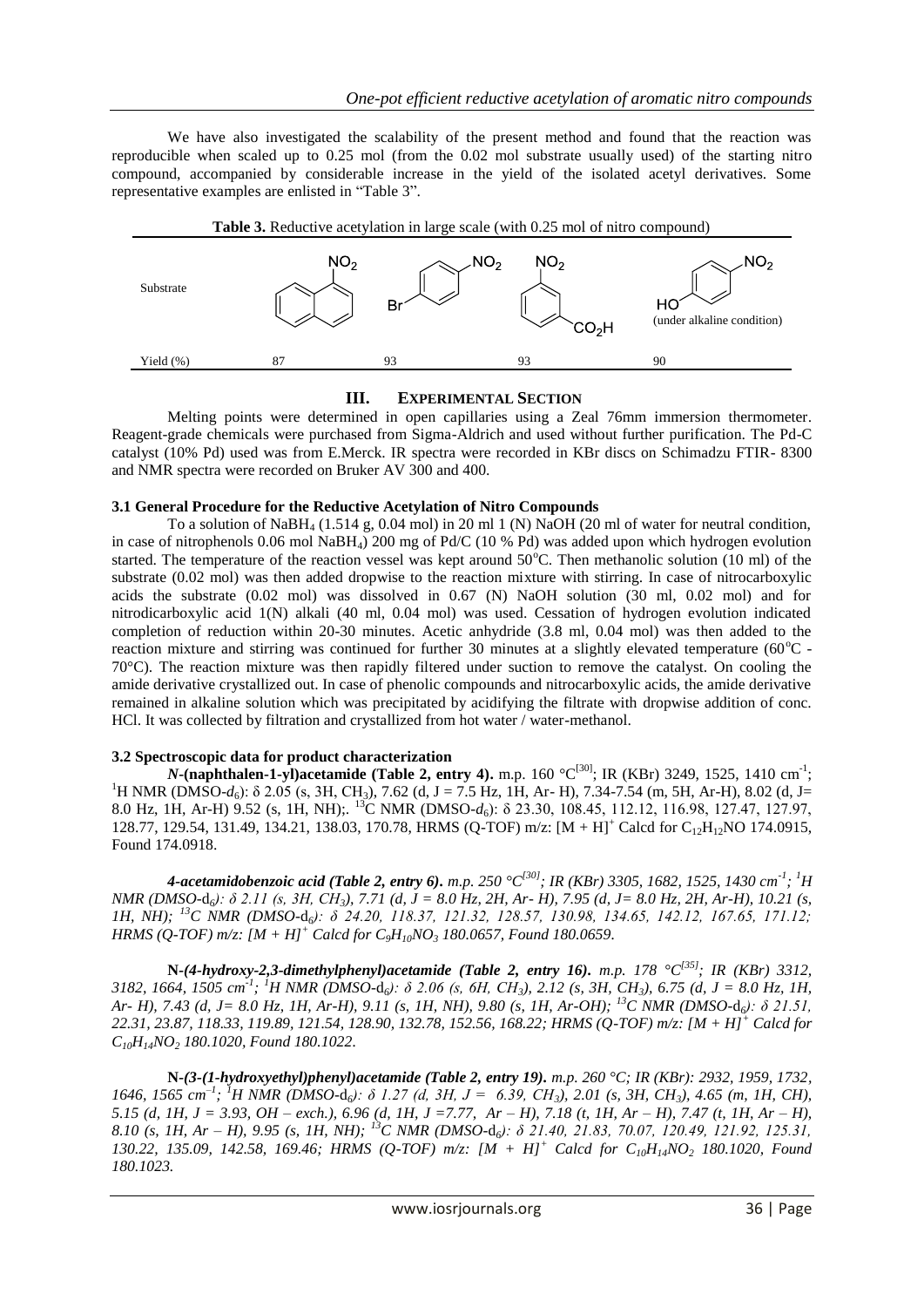*N***-(2-(hydroxymethyl)phenyl)acetamide (Table 2, entry 20).** m.p. 110  $\mathrm{C}^{[37]}$ ; IR (KBr): 3429, 2935, 1598, 1463 cm<sup>-1</sup>, <sup>1</sup>H NMR (DMSO-d<sub>6</sub>) δ 9.1 (1H, s, -NH<sub>2</sub>), 7.35 (m, 3H, Ar-H), 7.12 (m, 1H, Ar-H), 4.65 (d, J = 8.0 Hz, 2H,), 3.64 (t, 1H, -OH), 2.05 (s, 3H, -COCH<sub>3</sub>). <sup>13</sup>C NMR (DMSO-d<sub>6</sub>) δ 24.2, 59.6, 114.8, 125.3, 127.8, 130.3, 135.5, 146.1, 169.1; HRMS (Q-TOF) m/z:  $[M + H]^+$  Calcd for  $C_9H_{12}NO_2$  166.0864, Found 166.0866.

*3-acetamidobenzoic acid (Table 2, entry 21). m.p. 250 °C[30]; IR (KBr): 3300, 1690, 1539, 1445 cm-1 ; <sup>1</sup>H NMR (500 MHz, DMSO-d6) δ 2.04 (s, 3H, CH3), 7.78-7.91 (m, 3H, Ar-H), 8.29 (s, 1H, Ar-H), 10.26 (s, 1H, NH), 12.9 (s, 1H, br. –COOH); <sup>13</sup>C NMR (DMSO-*d*6): δ 24.25, 119.44, 122.88, 128.32, 131.90, 135.78, 143.72, 168.45, 170.42; HRMS (Q-TOF) m/z: [M + H]<sup>+</sup> Calcd for C9H10NO<sup>3</sup> 180.0657, Found 180.0659.*

**N***-(2,4-dioxo-1,2,3,4-tetrahydropyrimidin-5-yl)acetamide (Table 2, entry 22). m.p. 260 °C; IR (KBr) 3450, 1626, 1595, 1498, 1330 cm-1 ; <sup>1</sup>H NMR (DMSO-*d*6): δ 2.01 (s, 3H, CH3), 8.02 (d, J = 5.43 Hz, 1H, vinylic H), 9.10 (s, 1H, NH), 10.58 (s, 1H, NH), 11.40 (s, 1H, NH); <sup>13</sup>C NMR (DMSO-*d*6): δ 23.71, 113.87, 129.89, 150.20, 161.23, 169.37; HRMS (Q-TOF) m/z: [M + H]<sup>+</sup> Calcd for C6H8N3O<sup>3</sup> 170.0561, Found 170.0564.*

*N***-(6-methyl-2,4-dioxo-1,2,3,4-tetrahydropyrimidin-5-yl)acetamide (Table 2, entry 23).** m.p. 195 <sup>°</sup>C<sup>[38]</sup>; IR (KBr): 3435, 1618, 1590, 1470, 1335 cm<sup>-1</sup>; <sup>1</sup>H NMR (DMSO-d<sub>6</sub>) δ 1.88 (s, 3H, CH<sub>3</sub>), 1.92 (s, 3H, CH<sub>3</sub>), 8.8 (s, 1H, NH), 10.9 (s, 1H, NH), 11.1 (s, 1H, NH) . <sup>13</sup>C NMR (DMSO-d<sub>6</sub>) δ 169.2, 161.8, 150.4, 149.1, 108.5, 22.5, 15.4; HRMS (Q-TOF) m/z:  $[M + H]^+$  Calcd for  $C_7H_{10}N_3O_3$  184.0717, Found 184.0719.

*N*-phenylacetamide (Table 2, entry 24). m.p. 112 °C<sup>[30]</sup>; IR (KBr) 3298, 1667, 1598, 1562 cm<sup>-1</sup>; <sup>1</sup>H NMR (DMSO-*d*<sub>6</sub>): δ 2.08 (s, 3H, CH<sub>3</sub>), 7.07 (m, 1H, Ar- H), 7.35 (t, 2H, Ar-H), 7.72 (d, J = 7.5 Hz, 2H, Ar-H), 9.88 (s, 1H, NH); <sup>13</sup>C NMR (DMSO-*d*6): δ 24.78, 119.63 (x2), 122.81, 128.95, 129.20, 139.12 168.90; HRMS (Q-TOF) m/z:  $[M + H]^+$  Calcd for  $C_8H_{10}NO$  136.0759, Found 136.0761.

**Methyl 3-acetamidobenzoate (Table 2, entry 35).** m.p. 134 °C<sup>[19]</sup>; IR (KBr): 3290, 1725, 1680, 1530, 1430 cm<sup>-1</sup>; <sup>1</sup>H NMR (DMSO-d<sub>6</sub>)  $\delta$  2.04 (s, 3H, CH<sub>3</sub>), 3.92 (s, 3H, CH<sub>3</sub>) 7.76 (d, J = 8.0 Hz, 1H, Ar-H), 7.81-7.91 (m, 2H, Ar-H), 8.18 (s, 1H, Ar-H), 10.18 (s, 1H, NH); <sup>13</sup>C NMR (DMSO-*d*6): δ 24.79, 52.96, 119.56, 123.90, 128.52, 132.78, 136.61, 141.98, 166.75, 168.56; HRMS (Q-TOF) m/z:  $[M + H]^+$  Calcd for C<sub>10</sub>H<sub>12</sub>NO<sub>3</sub> 194.0813, Found 194.0815.

#### **IV. CONCLUSION**

A facile one-pot eco-friendly expeditious protocol for the reductive acetylation of aromatic nitro compounds was developed. This method was successfully extended for the nitroso phenols and heteroaromatic nitro compounds. This methodology can be deployed as a substitute to the conventional two step reduction and acetylation process, which sometimes suffer from the problems of compromised yield resulting from the instability of the intermediate amine. This also paves way for the preparation of a suitable derivative for aromatic nitro compounds, which is otherwise difficult and cumbersome to achieve. However, this protocol is limited to the aromatic moiety having amino functionality which probably deactivates the catalyst. A thorough study on various substrates leads to a clear picture on the course of the reaction.

#### **Acknowledgements**

We are thankful to Prof. Nandita Basu (Ghorai), Director and Prof. Santanu Tripathi, Head of the Department of Clinical & Experimental Pharmacology, School of Tropical Medicine, Kolkata for their interest in the work.

#### **REFERENCES**

- [1] G. W. Kabalka, and R. S. Varma, *Comprehensive Organic Synthesis: Selectivity, Strategy & Efficiency in Modern Organic Chemistry* (Trost B M, Fleming 1st ed.; Pergamon Press, 1991) 367.
- [2] P. G. M. Wuts, and T. W. Greene, *Greene's Protective Groups in Organic Synthesis* (4th ed.; John Wiley & Sons. Inc., 2007) 775.
- [3] M. Kohn, and O. Krasso, A new application of reductive acetylation, *J. Org. Chem. 13(3)*, 1948, 329.
- [4] M. Freifelder, Isomeric Hydroxyacetanilides by Reductive Acylation of Nitrophenols, *J. Org. Chem. 27 (3)*, 1962, 1092.
- [5] Y. L. Gol'dfarb, B. P. Fabrichnyi, and I. F. Shalavina, [Reductive acetylation of nitro ketones of the thiophene series,](http://link.springer.com/article/10.1007/BF00503182) *Chem. Heterocycl. Compd. 18 (10)*, 1982, 1018.
- [6] L. H. Klemm, and W. Hsin, Reductive acetylation of nitro compounds. III. Chemical transformations in three thiophene systems, *J. Heterocyclic chem. 12 (6)*, 1975, 1183.
- [7] Y. L. Gol'dfarb, V. N. bulgakova, and B. P. fabrichnyi, Reductive acetylation of nitrocarboxylic acids of the thiophene and furan series or their esters, *Chem. Heterocycl. Compd. 19 (12)*, 1983, 1283.
- [8] L. Fu, and G. W. gribble, Reductive acylation of 2- [and 3-nitropyrroles—efficient syntheses of pyrrolylamides and pyrrolylimides,](http://www.sciencedirect.com/science/article/pii/S0040403907021181) *Tetrahedron lett*., *48 (52)*, 2007, 9155.
- [9] B. H. Kim, R. Han, F. Piao, Y. M. Jun, W. Baik, and B. M. Lee, Indium-mediated one-pot reductive conversion of nitroarenes to *n*arylacetamides, *Tetrahedron lett. 44 (1)*, 2003, 77.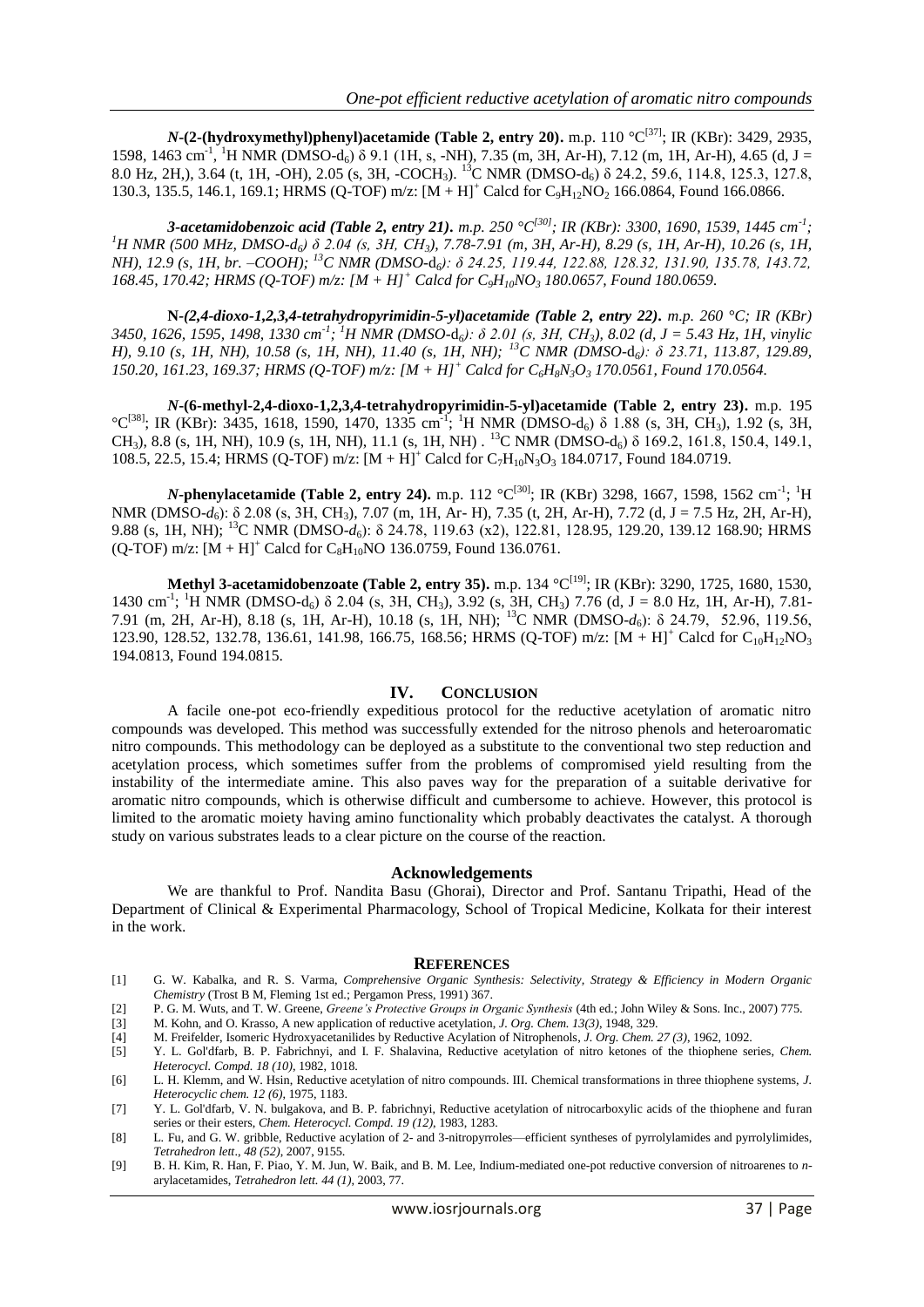- [10] Y. Jia, Q. Li, X. Wang, H. Wang, and X. Liu, Samarium-promoted one-pot reductive acylation of nitrobenzene to acetanilide, *J. Shanghai univ.* (english ed.), *10* (3), 2006, 277.
- [11] X. Wang, H. Guo, G. Xie, and Y. Zhang, One‐pot syntheses of amides from n‐acylation of nitroarenes with esters mediated by samarium diiodide, *Synth. Commun. 34 (16)*, 2004, 3001.
- [12] D. C. Owsley, and J. J. Bloomfield, [The Reduction of Nitroarenes with Iron/Acetic Acid,](https://www.thieme-connect.com/ejournals/abstract/10.1055/s-1977-24290) *Synthesis,* 1977, 118.
- [13] K. Y. Lee, J. M. Kim, and J. N. Kim, One-Pot Conversion of Nitroarenes into N-Arylamides, *Bull. Korean Chem. Soc. 23 (10)*, 2002, 1359.
- [14] T. Ho[, Direct synthesis of anilides from nitroarenes,](http://pubs.acs.org/doi/abs/10.1021/jo00443a028) *J. Org. Chem. 42 (23)*, 1977, 3755.
- 
- [15] R. N. Baruah, A novel one pot reductive acetylation of nitroarenes, *Indian J. Chem. 39B*, 2000, 300. [16] Y. Watanabe, Y. Tsuji, T. Kondo, and R. Takeuchi[, Platinum complex catalyzed reductive N-acylation of nitro compounds,](http://pubs.acs.org/doi/abs/10.1021/jo00197a023) *J. Org. Chem. 49 (23)*, 1984, 4451.
- [17] E. M. Nahmed, and G. Jenner, [Synthesis of anilides by reductive N-acylation of nitroarenes mediated by methyl formate,](http://www.sciencedirect.com/science/article/pii/S0040403900934968) *Tetrahedron Lett. 32 (37)*, 1991, 4917.
- [18] A. E. Wahba, J. Peng, and M. T. Hamann, [Reductive amidation of nitroarenes: a practical approach for the amidation of natural](http://www.sciencedirect.com/science/article/pii/S004040390900882X)  [products,](http://www.sciencedirect.com/science/article/pii/S004040390900882X) *Tetrahedron Lett. 50 (27)*, 2009, 3901.
- [19] R. J. Rahaim, Jr., and R. E. Maleczka, Palladium-Catalyzed Silane/Siloxane Reductions in the One-Pot Conversion of Nitro Compounds into Their Amines, Hydroxylamines, Amides, Sulfonamides, and Carbamates, *Synthesis, 19*, 2006, 3316.
- [20] D. R. Noguera, and D. L. Freedman, Reduction and Acetylation of 2,4-Dinitrotoluene by a Pseudomonas aeruginosa Strain, *Appl. Environ. Microbiol. 62 (7)*, 1996, 2257.
- [21] M. K. Lakshmi, R. S. Reddy, K. Srinivas, R. Chakravarti, B. Sreedhar, F. Figueras, and C. V. Reddy, Platinum nanoparticles supported on zirconia mediated synthesis of N-acyl and N-(*tert*-butoxycarbonyl)amines from nitroarenes and azides, *J. Mol. Catal. A: Chemical 355*, 2012, 96.
- [22] E. H. Jensen, *A Study on Sodium Borohydride with Special reference to its Analytical Application in Organic Chemistry* (Nyt Fordisk Forlag, Arnold Busch, Copenhagen,1954).
- [23] H. House, *Modern Synthetic Reactions* (2nd ed.; Benjamin Cummings Publishing Co., 1978) 52.
- [24] E. A. Braude, R. P. Linstead, and K. R. H. Wooldridge, Hydrogen transfer. Part VII. Metal-catalysed transfer-hydrogenation of nitro-compounds, *J. Chem. Soc.* 1954, 3586**.**
- [25] J. March, and M. B. Smith, *March's Advanced Organic Chemistry* (6th ed.; John Wiley & Sons. Inc., 2007) 1818.
- [26] E. Kremers, N. Wakeman, and R. M. Hixon, Thymoquinone, *Org. Synth.* Coll. Vol. *1*, 1941,511.
- [27] F. Alonso, I. P. Beletskaya, and M. Yus, Metal-Mediated Reductive Hydrodehalogenation of Organic Halides, *Chem. Rev. 102*, 2002, 4009.
- [28] M. Petrini, R. Ballini, and G. Rosini, [Reduction of Aliphatic and Aromatic Nitro Compounds with Sodium Borohydride in](https://www.thieme-connect.com/ejournals/abstract/10.1055/s-1987-28055)  [Tetrahydrofuran Using 10% Palladium-on-Carbon as Catalyst,](https://www.thieme-connect.com/ejournals/abstract/10.1055/s-1987-28055) *Synthesis, 8*, 1987, 713.
- [29] P. Albers, J. Pietsch, and S. F. Parker, [Poisoning and deactivation of palladium catalysts,](http://www.sciencedirect.com/science/article/pii/S1381116901001546) *J. Mol. Catal. A: Chemical, 173*, 2001, 275.
- [30] B. S. Furniss, A. J. Hannaford, P. W. G. Smith, and A. R. Tatchell, *Vogel's Textbook of Practical Organic Chemistry* (5th ed.; Pearson Education, India, 2004) 1372.
- [31] Y. Omote, T. Miyake, S. Ohmori, and N. Sugiyama, The Chemiluminescence of Luminol and Acetyl-luminol, *Bull. Chem Soc. Jpn. 40*, 1967, 899.
- [32] L. R. Cerecedo, and C. P. Sherwin, Comparative metabolism of certain aromatic acids: VII. Fate of *p*-chloro, *p*-bromo, and *p*-amino acids in the dog, the rabbit, and man, *J. Biol. Chem. 62*, 1924, 217.
- [33] S. Chakraborty, G. Chattopadhyay, and C. Saha, A Novel CAN-SiO2-Mediated One-Pot Oxidation of 1-Keto-1,2,3,4tetrahydrocarbazoles to Carbazoloquinones: Efficient Syntheses of Murrayaquinone A and Koeniginequinone A, *J. Het. Chem. 48*  (2), 2011, 331.
- [34] P. Leggate, and G. E. Dunn, Application of the extended hammett relationship to the ionization constants of substituted anthranilic acids, *Can. J. Chem. 43* (5), 1965, 1158.
- [35] D. Leuchs, Neue Synthese von *p*-Hydroxy-azobenzolverbindungen, *Chem. Berichte*. *98*, 1965,1335.
- [36] A. P. Avdeenko, S. A. Konovalova, O. N. Ludchenko, O. P. Ledeneva, and A. V. Vakulenko, Hydrohalogenation of *N*acetyl(aroyl)-1,4-benzoquinone monoamines, *Russ. J. Org. Chem. 47 (2)*, 2011, 214.
- [37] L. C. Raiford, and E. P. Clark[, Behavior of mixed O-acyl-N-acyl derivatives in which the reacting groups are not on adjacent carbon](http://pubs.acs.org/doi/abs/10.1021/ja01413a027)  [atoms,](http://pubs.acs.org/doi/abs/10.1021/ja01413a027) *J. Am. Chem. Soc. 48 (2),* 1926, 483.
- [38] R. Behrend, Versuche zur Synthese von Körpern der Harnsäurereihe, *Justus Liebigs Ann. Chem. 231 (2),* 1885, 248.
- [39] J. P. Brown, G. V. McGarraugh, T. M. Parkinson, R. E. Wingard, Jr., A. B. Onderdonk, [A polymeric drug for treatment of](http://pubs.acs.org/doi/abs/10.1021/jm00363a015)  [inflammatory bowel disease](http://pubs.acs.org/doi/abs/10.1021/jm00363a015)**,** *J. Med. Chem. 26 (9)*, 1983, 1300.
- [40] R. J. Rahaim, Jr., and R. E. Maleczka, Palladium-Catalyzed Silane/Siloxane Reductions in the One-Pot Conversion of Nitro Compounds into Their Amines, Hydroxylamines, Amides, Sulfonamides, and Carbamates, *Synthesis, 19*, 2006, 3316.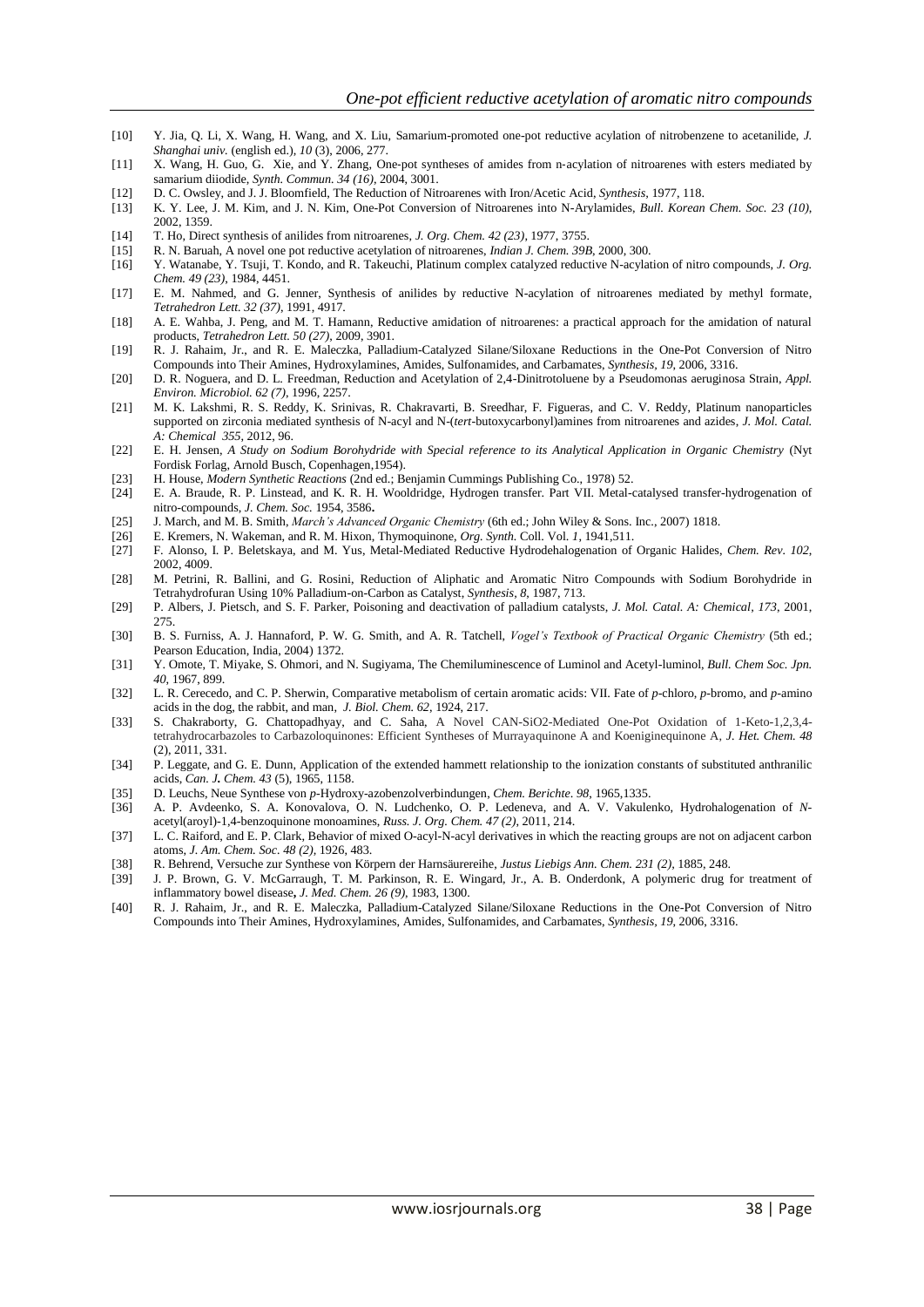

# **SPECTRA OF UNKNOWN COMPOUNDS**